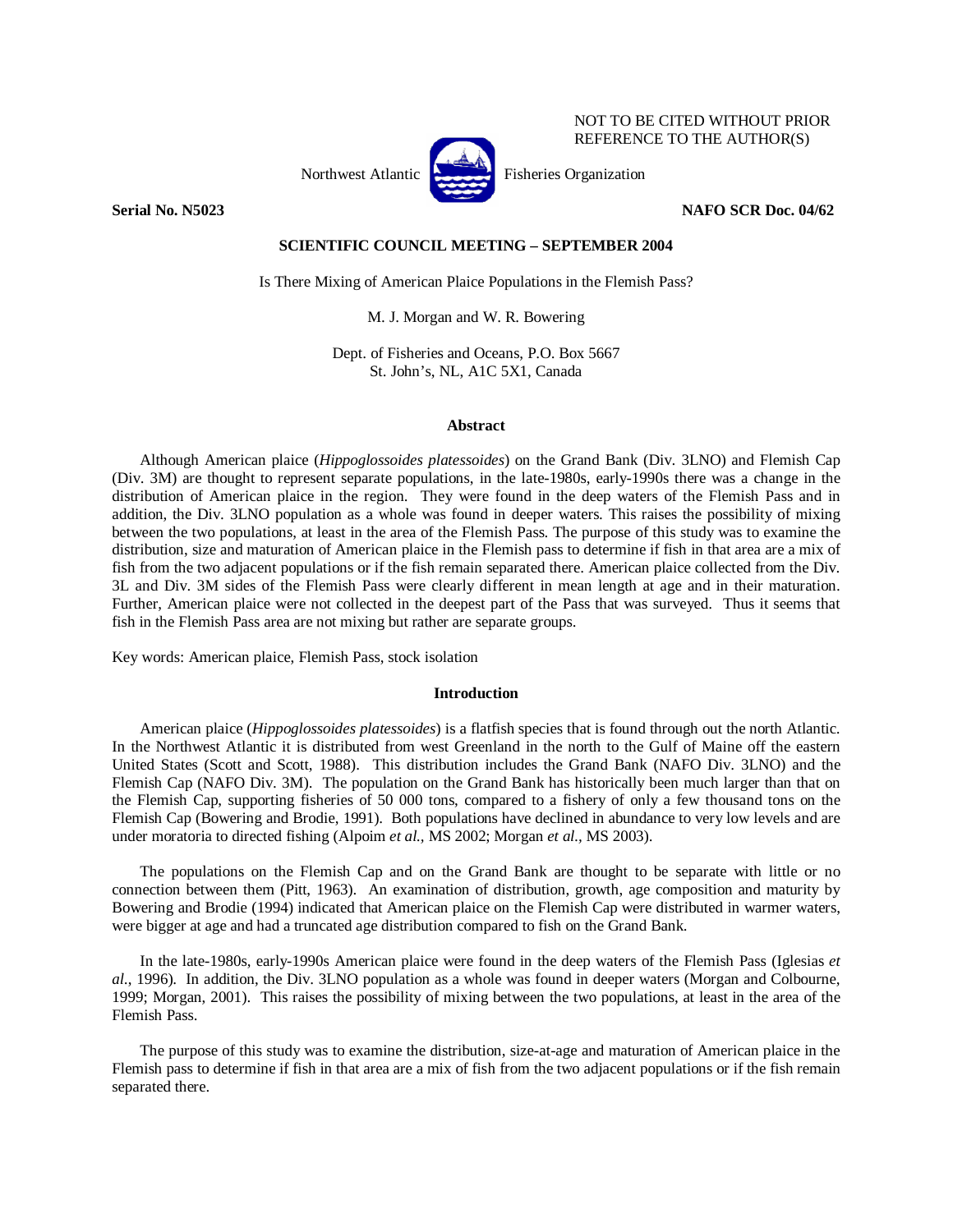## **Materials and Methods**

Surveys conducted by the Canadian Department of Fisheries and Oceans in Div. 3L and 3M and in the deep water of the Flemish Pass were examined. In 1991, a deep water survey was conducted by the vessel *Cape Adair* in Div. 3KLM, during September 4-30, at depths ranging from 750-1 500 m. In 1994, a deep water survey in Div. 3KLMN was conducted by the vessel *Zandvoort* during Feb. 3- Mar. 13, in depths from 550-1 500 m. From March 16-April 21 1995, the RV *Teleost* conducted a survey of the same area from 500-1 500 m. All surveys used the same fishing gear, an Engel 145 otter trawl (see McCallum and Walsh, MS 1996 for trawl details). In 1994 and 1995 data from the regular spring survey of Div. 3L conducted by Canada were available. This survey was conducted to a depth of 731 m by the RV *Wilfred Templeman*, also using the same gear. In fall of 1996, Div. 3L and 3M were surveyed by the RV *Wilfred Templeman* and *Teleost* to a depth of 1 500 m, using a Campelen 1800 otter trawl. The Flemish Pass area was covered during November and December during this survey. The 1991 survey used a line transect design. All other surveys were stratified random and all used electronic sensors to record net dimensions and to determine bottom contact. The towing speed and tow duration were different in the 1991, 1994 and 1995 surveys from that in the 1996 fall survey. Fall 1996 survey conducted 15 min tows at 3.0 knots while the other surveys towed at 3.5 knots for 30 min.

All surveys, except the early fall 1991 and winter 1994 deep water surveys, collected number, weight, length, sex and maturity data on every tow containing American plaice, as well as otoliths for ageing. The other two surveys recorded number and weight on every set but did not collect otoliths or record length frequencies. During the winter 1994 survey a special collection of otoliths, length, sex and maturity was made from 4 sets on either side of the Flemish Pass.

Distribution maps were produced using ACON for those surveys that spanned the Flemish Pass (early fall 1991, winter 1994 and 1995 and fall 1996). From these surveys the maximum depth surveyed as well as the maximum depth at which American plaice were found was determined.

Mean length at age for males and females was calculated accounting for the length stratified nature of the sampling. Mean length at age was then compared within the winter 1994 and 1995 surveys for fish caught on the Div. 3L and Div. 3M sides of the Pass. In addition, mean length at age for these fish was compared to that for fish caught during the spring 1994 Div. 3L and fall 1996 Div. 3M surveys. The fall survey in 1996 had a different selectivity because of the different fishing gear used but it is the only survey of all of Div. 3M conducted by Canada during this time period.

Maturity at size and age was also compared for fish caught on either side of the Flemish Pass during the 1994 and 1995 deep water surveys. These were also compared to the spring 1994 and fall 1996 surveys. Maturity data from the spring 1995 survey of Div. 3L were also examined. Observed proportion mature-at-age was calculated according to the method of Morgan and Hoenig (1997), accounting for the length stratified sampling. Proportion mature at length or age was estimated using generalized linear models with binomial error and a logit link function (McCullagh and Nelder, 1983). These same models were used to test for significant differences between areas. Because of the limited data, estimates were made across year rather than by cohort.

# **Results**

In the Cape Adair survey in early fall 1991, no American plaice were captured in Div. 3L. The maximum depth of the survey in Div. 3M was 1 495 m and American plaice were caught to a depth of 1 000 m. In the other three surveys that covered the Flemish Pass area, American plaice were distributed on both the Div. 3L and 3M sides of the Pass (Fig. 1). However, in sets that occurred in the middle of the Pass and at the greatest depths, no American plaice were found. In the winter 1994 survey, the maximum depth surveyed was 1421 m, while American plaice were only caught to a depth of 1 241 m. In the winter 1995 survey, American plaice were found to a depth of 1 281 m while the deepest survey set was 1 425 m. The deepest survey sets in the fall 1996 survey in the area were 1 433 m, while American plaice were not found beyond 1 383 m.

There was a clear difference in mean size-at-age between fish found on the two sides of the Flemish Pass. This was true both in the special collection made in 1994 and in the full collection covering the whole area in winter 1995 (Fig. 2). Fish in Div. 3M were bigger at age than those in Div. 3L for both males and females. The fish sampled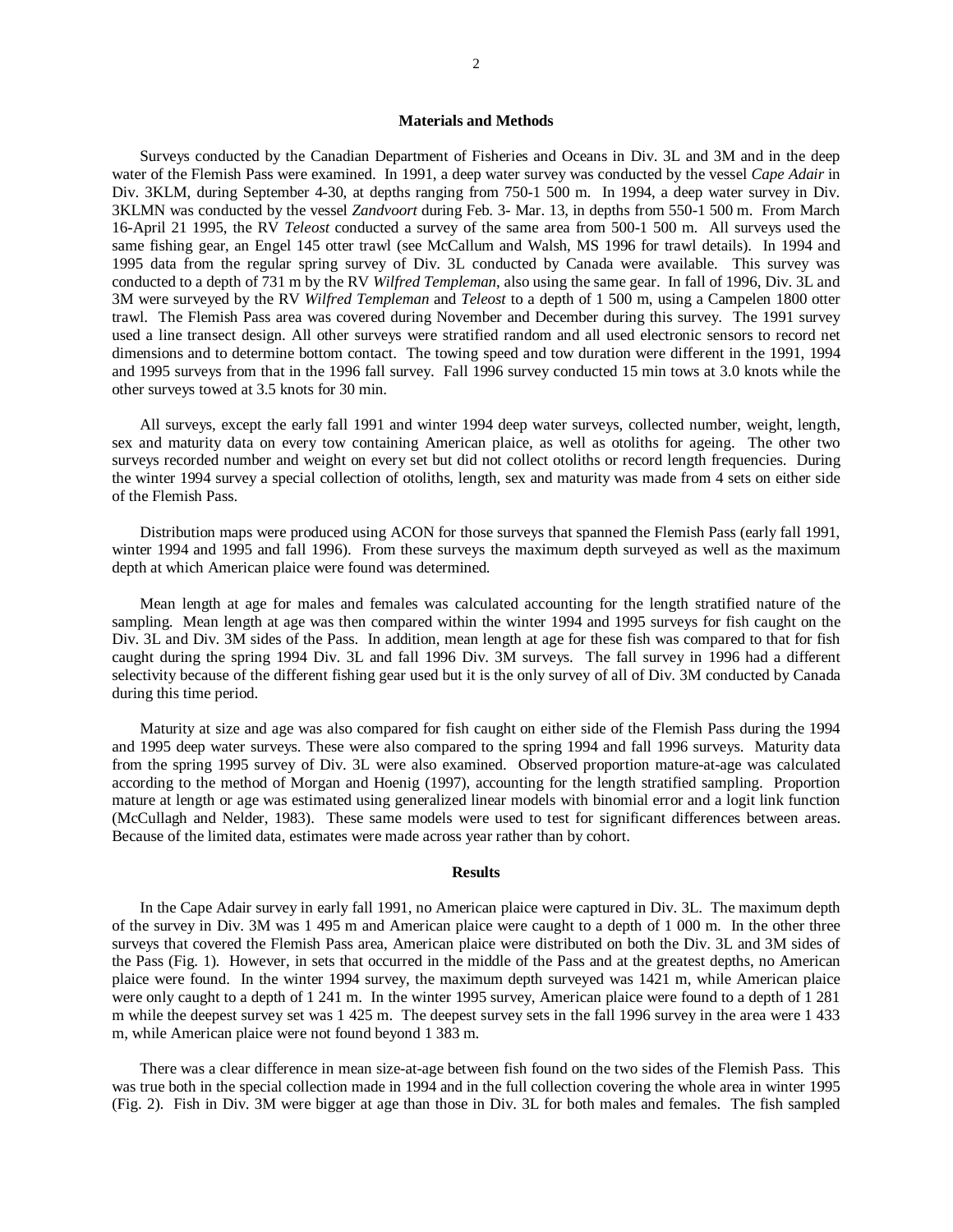from the Div. 3L side of the Pass in both 1994 and 1995 were very similar in size to the average size-at-age of those fish sampled throughout Div. 3L during the spring 1994 survey. Fish sampled on the Div. 3M side of the pass during the winter 1994 and 1995 deep water surveys were very similar in mean size-at-age to those sampled over the whole of Div. 3M during the fall 1996 survey, even though that survey used a different gear.

Proportion mature at length could only be estimated for females in the Flemish Pass, as there was no significant model fit to the male data. Females matured at a significantly smaller size on the Div. 3L side of the Pass, as compared to those fish sampled on the Div. 3M side of the Pass in both the 1994 and 1995 deep water surveys (Fig. 3, Table 1). Maturity at length for fish sampled in the deep water in Div. 3L in 1994 was not significantly different from those sampled in the deep water in Div. 3L in 1995. Similarly, the Div. 3M deep water samples in 1994 and 1995 were not significantly different from one another. Fish sampled in the 1994 and 1995 deep water surveys in Div. 3M did not have significantly different maturities at length than those sampled in Div. 3M during the fall 1996 survey of the Flemish Cap. However, the proportion mature at length for fish in the deepwater in Div. 3L in 1994 and 1995 was significantly different from fish sampled over the entire Div. 3L during the spring 1994 survey (Table 1).

There was only a significant fit of the model to proportion mature-at-age data for females. There was no significant model fit for the deep water survey in 1994 or for fish collected in Div. 3M during the fall 1996 survey. The fish sampled in Div. 3L during the deepwater survey in 1995 matured at a significantly older age than those collected in Div. 3M during that survey (Fig. 4, Table 1). Again there was a significant difference in proportion mature-at-age for fish in the Div. 3L portion of the 1995 deep water survey vs. those in the entire Div. 3L area during the 1995 spring survey.

#### **Discussion**

American plaice collected from the Div. 3L and Div. 3M sides of the Flemish Pass were clearly different in mean length-at-age and in their maturation. Further, American plaice were not collected in the deepest part of the Pass that was surveyed. Thus it seems that fish in the Flemish Pass area are not mixing but rather are separate groups.

 The origin of the fish on either side of the Pass appears to be the adjacent populations. That is, the fish on the Div. 3L side of the pass appear to be from Div. 3L while those on the Div. 3M side of the Pass appear to be from the Div. 3M population. The mean lengths-at-age were very similar between the fish in the Pass and those from the adjacent populations. The proportion mature-at-length was also the same for fish from the Div. 3M side of the pass and fish from the whole of Div. 3M. There were however, significant differences between the proportion mature at size and age for fish in Div. 3L compared to those found on the Div. 3L side of the Flemish Pass. It is not known why mean length-at-age would be so similar between fish from the entire Div. 3L area and those on the Div. 3L side of the Pass while maturation was different. The fish collected during the spring survey came from a very wide geographic area, experiencing a variety of environmental conditions. It is possible that maturation is more sensitive to varying conditions than growth.

 The occurrence of American plaice in the deep water of the Flemish Pass appears to be a seasonal phenomenon, with fish being found in higher abundance in the area in the winter and spring (Iglesias *et al*., 1996, reports from the Canadian fishing industry). Seasonal changes in distribution in this species, including changes in depth, are not uncommon (Morgan and Brodie, 1991; Powles, 1965; Swain *et al*., 1998). The reasons for the changes in distribution are not known but could be related to temperature selection/avoidance and/or seasonal patterns in foraging.

 It is not clear whether American plaice have always been found in this area during the winter spring period. The study by Iglesias *et al.* (1996) found some interannual variability in the timing and abundance of American plaice in deep water. There has also been a change in the depth distribution of American plaice captured in the spring survey of Div. 3L with plaice being found deeper starting in the early-1990s (Morgan, 2001). The earliest survey examined here (1991) did not detect any American plaice in the deep waters of Div. 3L and only few in Div. 3M. However, this survey was in September and may have occurred before any seasonal movement into deeper water. Although data may not exist to determine the beginning of this phenomenon, continued monitoring of commercial catches in the area would provide information on whether or not it continues.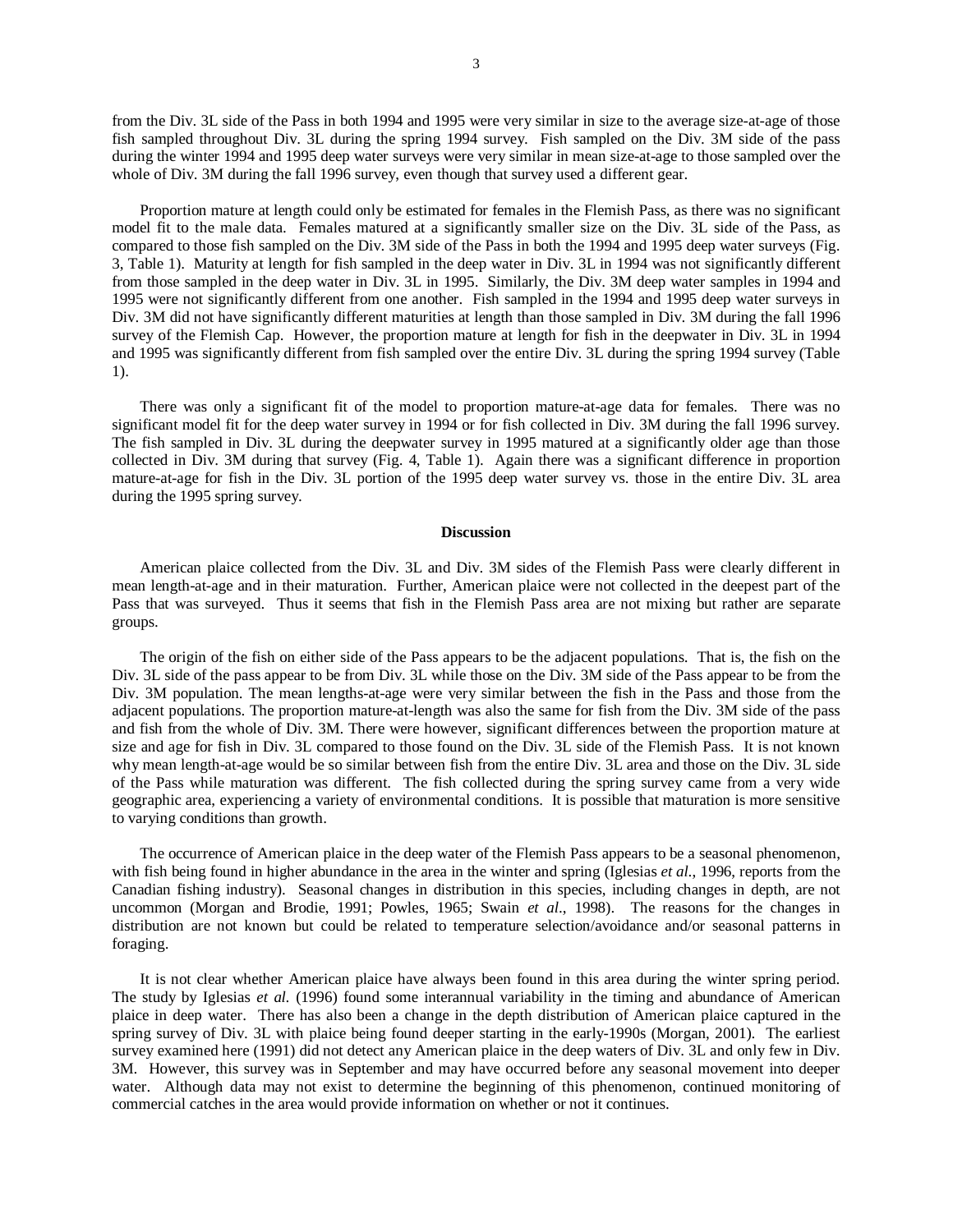## **References**

- ALPOIM, R., C. DARBY, and A. AVILA DE MELO. MS 2002. An assessment of American plaice (*Hippoglossoides platessoides*) in NAFO Division 3M. *NAFO SCR Doc.,* No. 62, Serial No., N4674, 37 p.
- BOWERING, W.R. and W.B. BRODIE. 1991. Distribution of commercial flatfishes in the Newfoundland-Labrador region of the Canadian Northwest Atlantic and changes in certain biological parameters since exploitation. *Neth. J. Sea Res.,* **27**: 407-422.
- BOWERING, W.R., and W.B. BRODIE. 1994. Distribution, age and growth and sexual maturity of American plaice (*Hippoglossoides platessoides* (Fabricius)) on Flemish Cap (NAFO Division 3M). *J. Northw. Atl. Fish. Sci.,* **16**: 49-61.
- IGLESIAS, S., J. PAX, and E. DE CARDENAS. 1996. Occurrence of American plaice (*Hippoglossoides platessoides*) at non-habitual depths in the northwest Atlantic, 1990-93. *NAFO Sci. Coun. Studies,* **24:** 91-95.
- MCCALUM, B.R., and S.J. WALSH. MS 1996. Groundfish survey trawls used at the Northwest Atlantic Fisheries Centre, 1971-present. *NAFO SCR Doc.,* No. 50, Serial No. N2726, 18 p.
- MCCULLAGH, P., and J.A. NELDER. 1983. Generalized Linear Models. London, Chapman and Hall.
- MORGAN, M.J. 2001. Time and location of spawning in American plaice in NAFO Divisions 3LNO. *J. Norhtw. Atl. Fish. Sci.,* **29**: 41-49.
- MORGAN, M.J., and W.B. BRODIE. 1991. Seasonal distribution of American plaice on the northern Grand Banks. *Mar. Ecol. Prog. Ser.,* **75**: 101-107.
- MORGAN, M.J. and E.B. COLBOURNE. 1999. Variation in maturity-at-age and size in three populations of American plaice. *ICES J. Mar. Sci.,* **56**:673-688.
- MORGAN, M.J., and J.M. HOENIG. 1997. Estimating age at maturity from length stratified sampling. *J. Northw. Fish. Sci.,* **21**: 51-63.
- MORGAN, M.J., W.B. BRODIE, D. MADDOCK PARSONS, and B.P. HEALEY. MS 2003. An assessment of American plaice in NAFO Divisions 3LNO. *NAFO SCR Doc*., No. 56, Serial No. N4874, 70 p.
- PITT, T.K. 1963. Vertebral numbers of American plaice, *Hippoglossoides platessoides* (Fabricius), in the Northwest Atlantic. *J. Fish. Res. Board Can.,* **20**: 1159-1181.
- POWLES, P.M. 1965. Life history and ecology of American plaice (*Hippoglossoides platessoides* F.) in the Magdalen Shallows. *J. Fish. Res. Bd. Canada,* **22**: 565-598.
- SCOTT, W.B., and M.G. SCOTT. 1988. Atlantic fishes of Canada. *Can. Bull. Fish. Aquat. Sci.,* **219**.
- SWAIN, D.P., G.A. CHOUINARD, R. MORIN, and K.F. DRINKWATER. 1998. Seasonal variation in the habitat associations of Atlantic cod (*Gadus morhua*) and American plaice (*Hippoglossoides platessoides*) from the southern Gulf of St. Lawrence. *Can. J. Fish. Aquat. Sci.,* **55**:2548-2561.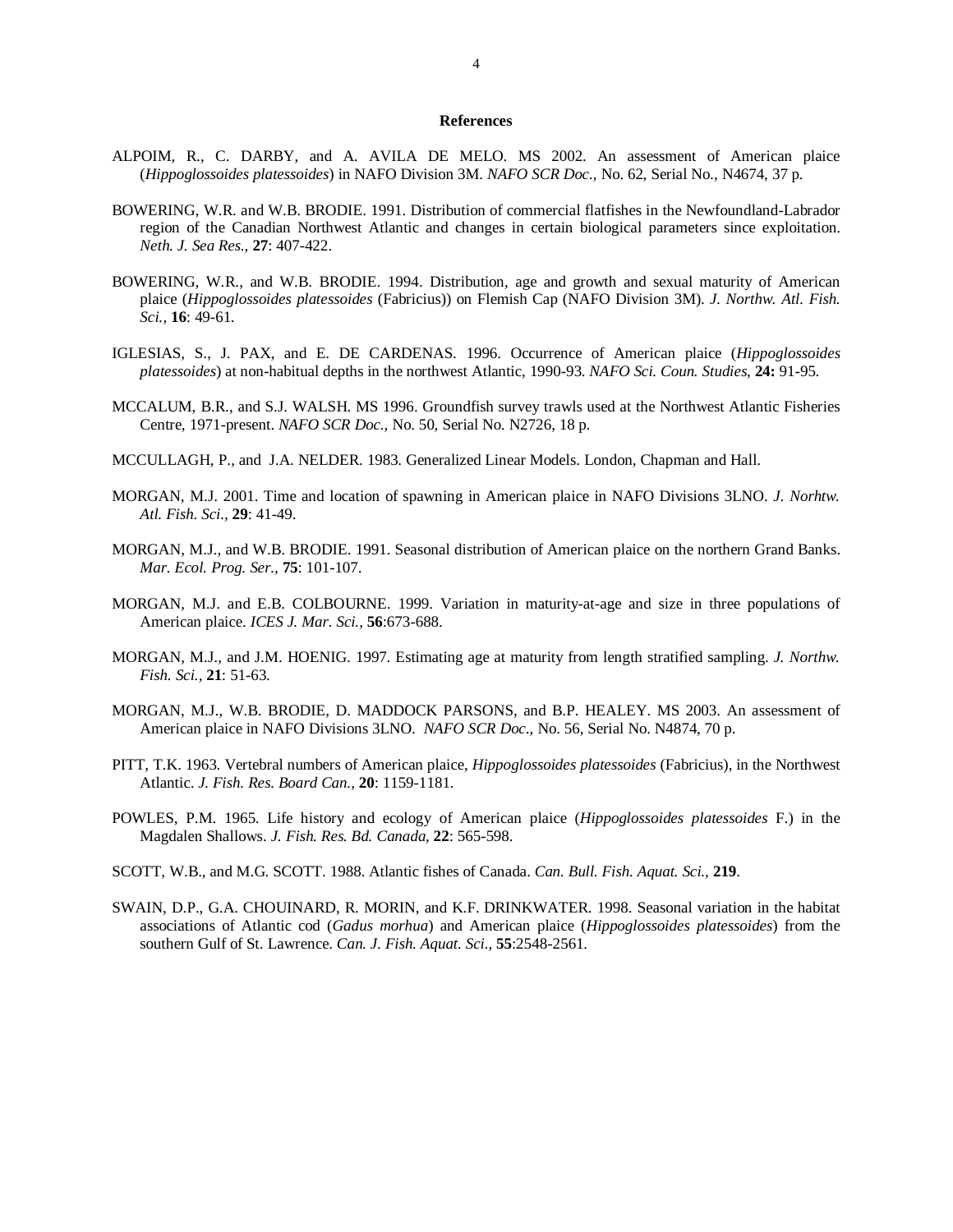| Comparison                         | $\chi^2$ | p         |
|------------------------------------|----------|-----------|
| Maturity at length                 |          |           |
| Deep water 1994 3M vs. 3L          | 8.8      | < 0.005   |
| Deep water 1995 3M vs. 3L          | 4.6      | < 0.05    |
| Deep water 3L 1994 vs. 1995        | 3.0      | <b>NS</b> |
| Deep water 3M 1994 vs. 1995        | 0.1      | <b>NS</b> |
| Deep water 3M 1994 vs. fall 1996   | 0.5      | <b>NS</b> |
| Deep water 3M 1995 vs. fall 1996   | 0.3      | NS.       |
| Deep water 3L 1994 vs. spring 1994 | 106      | < 0.0001  |
| Deep water 3L 1995 vs. spring 1994 | 46       | < 0.0001  |
| Deep water 3L 1995 vs. spring 1995 | 15.3     | < 0.0001  |
| Maturity at age                    |          |           |
| Deep water 1995 3M vs. 3L          | 23.2     | < 0.0001  |
| Deep water 3L 1995 vs. spring 1995 | 17.7     | < 0.0001  |

| Table 1. | Results of generalized linear models comparing proportion mature at size or age for |
|----------|-------------------------------------------------------------------------------------|
|          | female American plaice found in Div. 3L and 3M. All tests have 1 d.f.               |
|          |                                                                                     |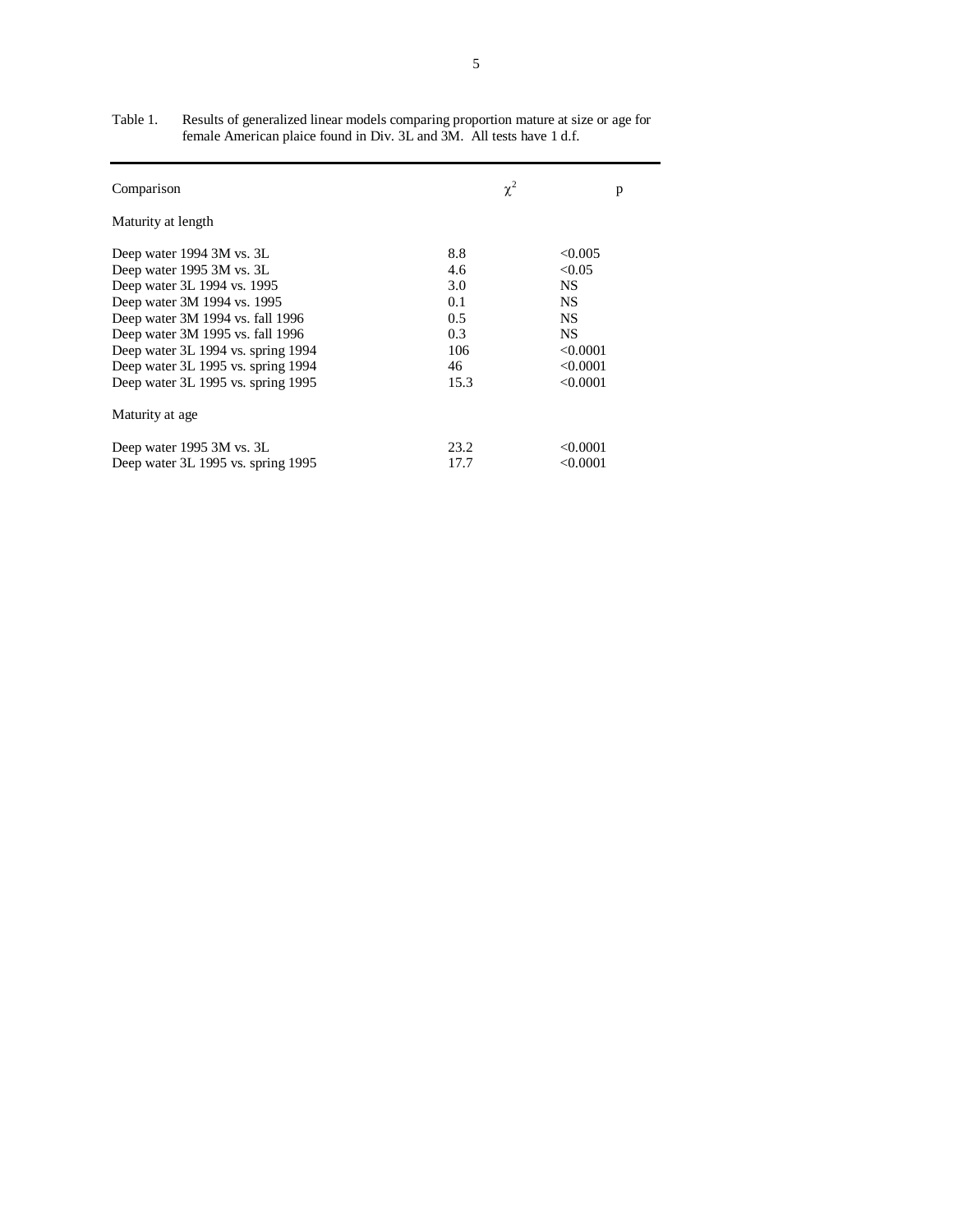

Fig. 1 Distribution of number of American plaice caught in surveys covering the area of the Flemish Pass.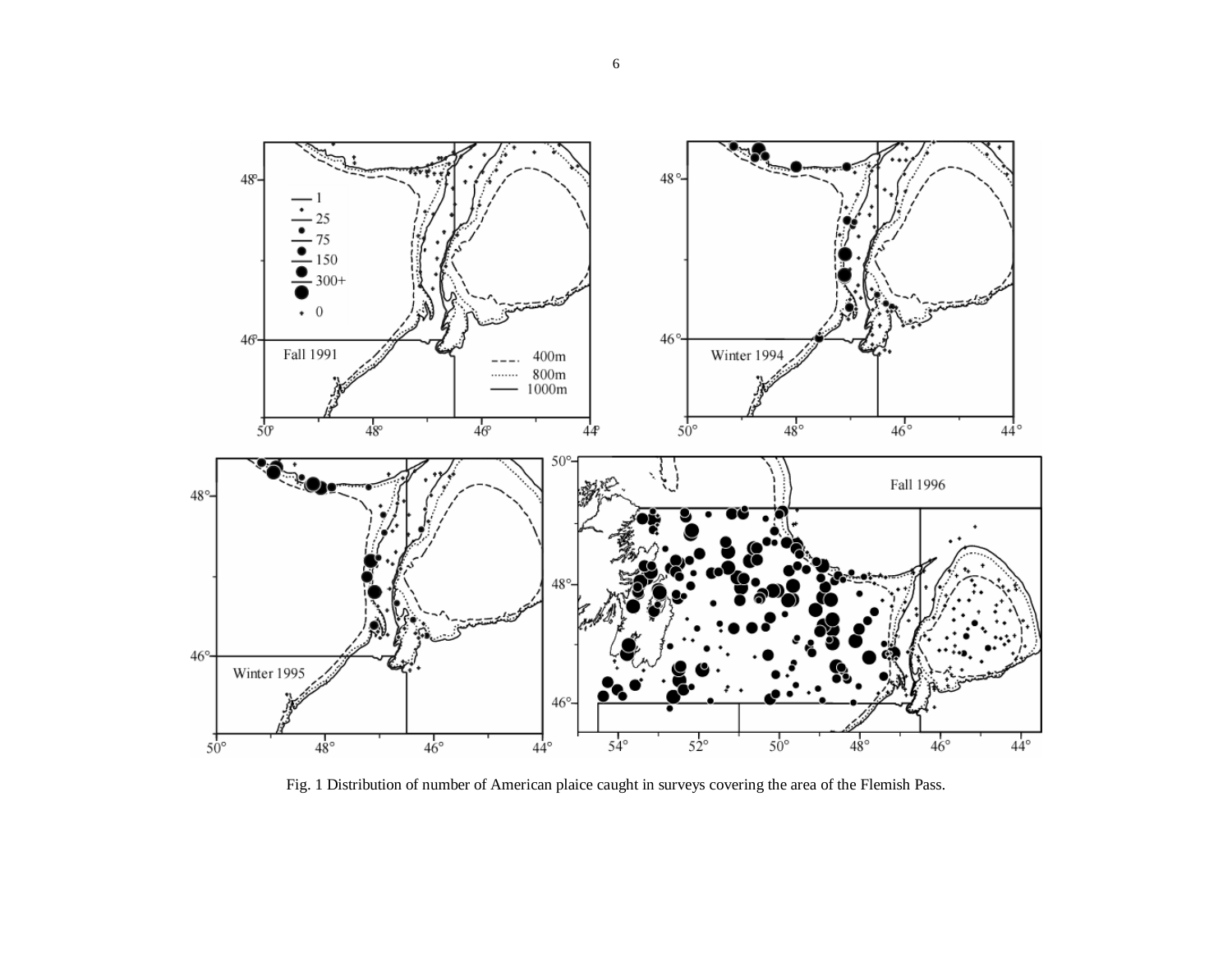

Fig. 2. Mean length-at-age (cm) for male and female American plaice. Div. 3M and 3L pass 1994 refer to fish caught on the Div. 3M and Div. 3L sides of the pass during the 1994 winter survey. Div. 3M and 3L deep 1995 refer to fish caught on the Div. 3M and Div. 3L sides of the pass during the 1995 winter survey. 3M RV fall 1996 refers to fish caught during the fall 1996 survey of Div. 3M. Div. 3L RV spring 1994 refers to fish caught in Div. 3L during the spring 1994 survey.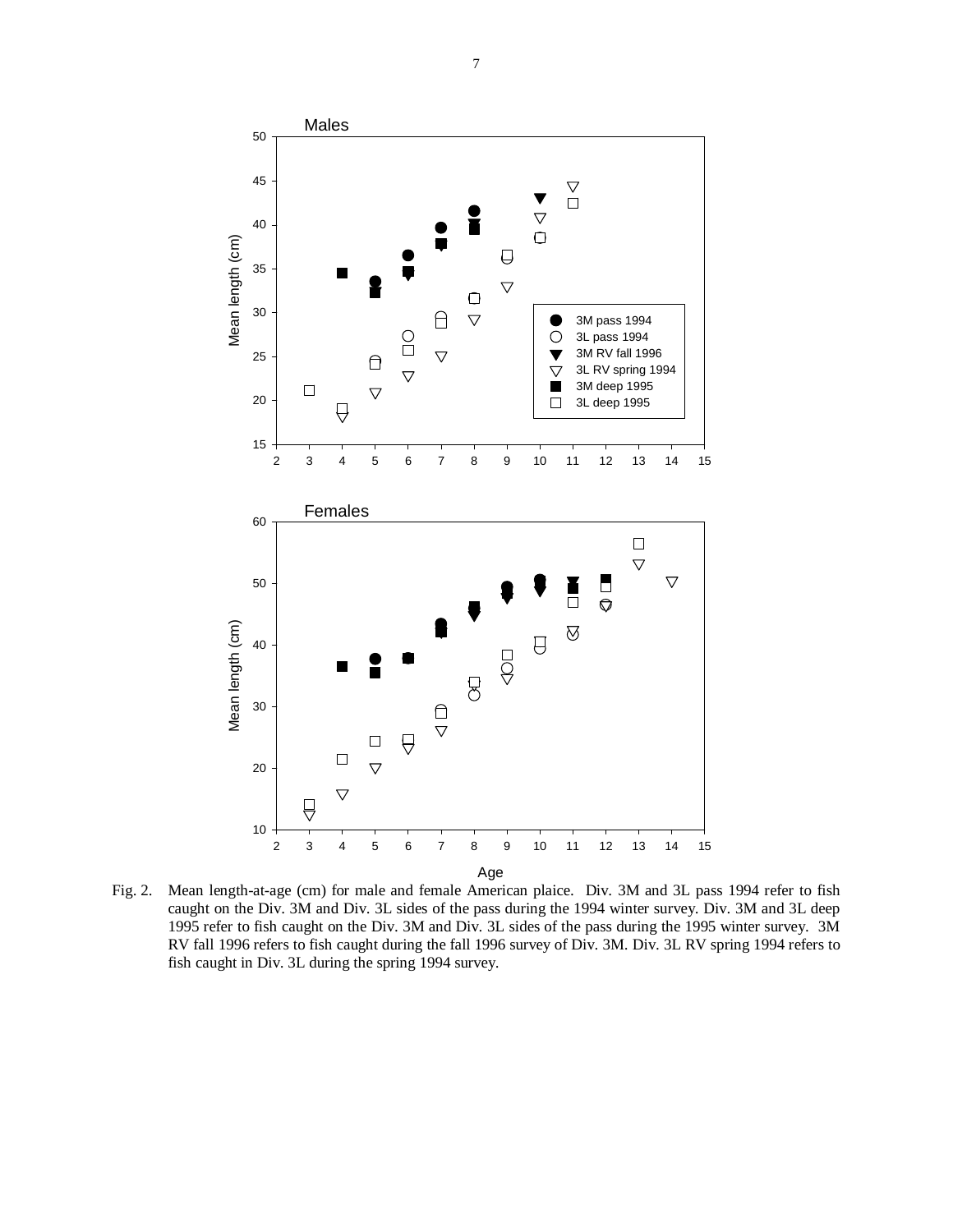

Fig. 3. Proportion mature-at-length for female American plaice sampled during various surveys. The line gives estimated proportion and the dots are the observed values. The length at 50% maturity is given on each panel. The designations for the surveys are as given in Fig. 2.